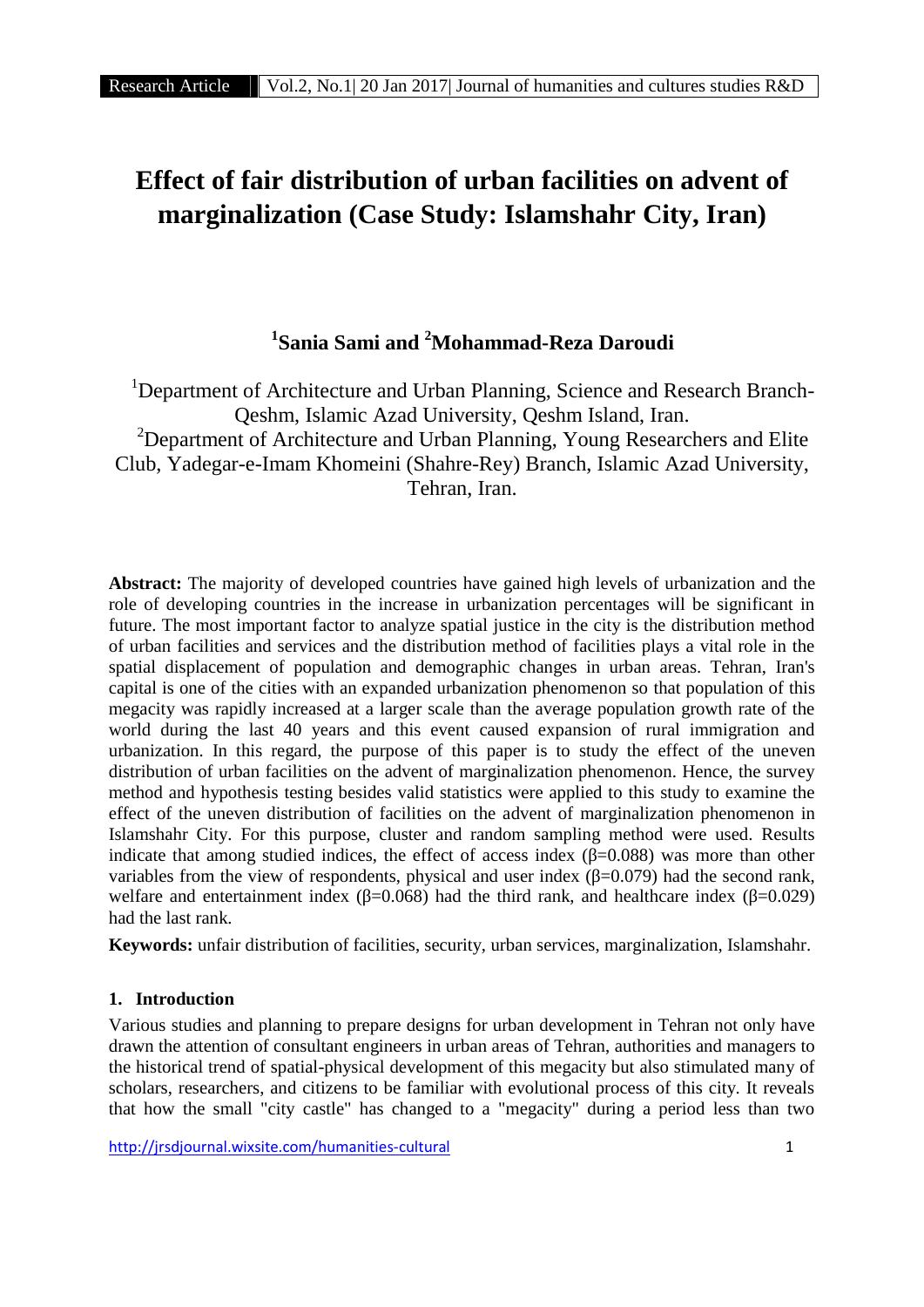centuries. Tehran city has experienced different development and evolution stages much faster than a natural trend for a short time. The World Historically, Tehran city was chosen as capital at the time of Great French Revolution and Industrial Revolution in Europe; hence, this city was exposure to accelerating industrial transformations, exit projection, and preoccupation at the beginning of its development. At the time Nassereddin Shah, the old city of Tehran threw off its barriers associated with Shah Tahmasb due to the first flows of capitalists and the new culture of urbanization; hence, new borders emerged through reoccupying spaces and creating new urban establishments. Increasing tendency toward capitalism during Reza Shah's regime, castles ofNaseri were destroyed in less than three decades.

In the case of urban development, it can be stated that the concept of fair distribution of facilities in the city has been ignored. Unfortunately, there have been few relevant studies in developed countries so that majority of these studies have considered economic aspect of the matter. Whereas injustice is not just confined to economic inequalities, because space is a fundamental and vital aspect of human community and social justice exists in space; accordingly, both fairness and injustice would appear in space. It is required to consider spatial justice and its strength and shortcoming indicators in order to evaluate social welfare of citizens and obtain some indicators to improve the life of people. Suburbia has an inappropriate position compared to other urban areas in terms of access to urban services. Porlman assumes that the highly significant negative understanding of subareas is not related to self-made houses, but is related to the shortage of facilities, services, and unfair distribution of them. Hence, lack of access to shopping, administrative, police, healthcare, entertainment, service, recreational, sport centers, green space as well as lack of access to urban furniture, establishments and other urban infrastructures such as water, electricity, gas, telephone, etc. are implications of lack of fair distribution of urban services. Now, the primary issue of this study is that the mentioned points indicate that uneven distribution of facilities in urban areas has led to insecurity and social problems as well as marginalization due to lack of per capita services and urban facilities. The settlements in subareas have many shortages causing trouble for their residents to use facilities and services because of far distance.

#### **2. Research Necessity**

All of the world cities, in particular cities in developed countries, face problems caused by marginalization and slums. One hundred years ago, Engels noted slum areas in England, considered them because of Industrial Revolution, and accepted the role of governmental authorities in housing and providing regulations for housing and construction design. Slum areas are the area that all of the countries decide on removing them. Illegal residents and settlements had always existed but in a different concept. Immigration and the rapid increased population of large and medium cities caused various implications. Besides urban concentration in Tehran, there are some other problems including the emergence of marginalization in the sub-area of megacities, lack and shortage of infrastructural facilities in cities, increasing urban traffic and communicational issues, lack of houses, speculation and land sell and purchase. Marginalization has had a faster growth than urbanization in Iran and estimates indicate that one-fifth if the urban population is living in slum areas. In fact, marginalization is one of the prominent faces of urban poverty, which is formed inside or beside cities (particularly megacities) without any construction permission or official urbanization program with the accumulation of low-income people and a little quality of life. Living environment of such people is full of abnormalities and social harms that sometimes are wrongly considered as the reasons for the advent of these places.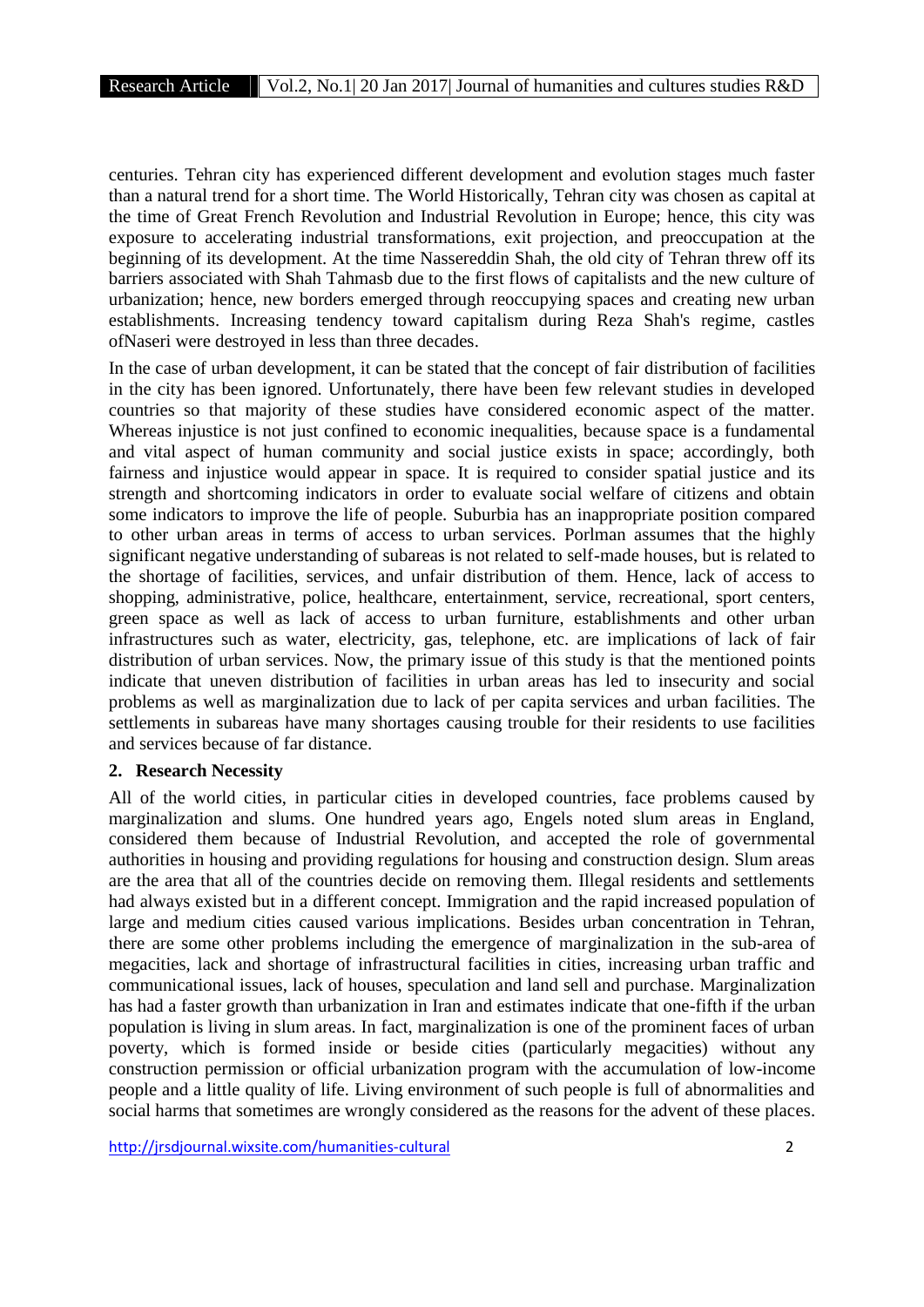Although physical conditions of marginalization, in terms of materials, per capita residential, and benefiting from social and essential service, are not bad as bad in many of southern countries, deprivation, discrimination, poverty and increasing social corruption have changed them to critical and anti-human sustainable development focuses in comparison with other urban areas. Vicinity of marginalization to cities, megacities in particular, is one of the barriers to the fundamental role of cities in national development and use of opportunities obtained from economy globalization and undoubtedly, many of citizens will be marginalized and some others will be deprived of social supports due to globalization.

Distributive justice is an idea with the old history. Distributive justice is an element in traditional classification, which is established in works of Aristotle. According to this norm, distributive justice was the fair distribution of privileges among members of different communities. Distributive justice emphasizes on the appropriate allocation of resources to various society members. Fair allocation of distributed resources encompasses the delivery process and pattern. A distributive justice consists of some principles including equality, need, competency, and welfare as the ways to perceive fair distribution. Distributive justice is one of the practical not vital aspects for main steps in planning, which is severely required; however, although it is expected to find the reasons for the injustice that is structural under the power game, it is disabled. Since such justice is related to the decision-making scope, it is the task of government because the first step of making equality and fairness in society is determinant and important. Distributive justice is divided into two supervisory and income policies. According to many of urban planner critics, planning indeed is a distribution mechanism with a redistributive potential, which might not be identified. Principles of distributive justice related to competency and eligibility have been classified into three categories by Feinberg:

- Competency and success
- Cooperation and contribution (turning to right)
- Effort principle (work and attempt)

It is vital to meet the need of each person based on the current regulation (relatively or perfectly), which is recognized and used in society in order to achieve social justice. Justice makes it require allocating many of social resources based on the people competency.

Kertepton suggested three basic principles for the planning of fair distribution of resources:

- 2-1. Before any action in service allocation, equality of opportunities should be recognized by all of the people.
- 2-2. Any distortion is supported the most deprived people benefit from this distortion.
- 2-3. There should always be a minimum level, in terms of either quantity or quality, to distribute services among people so that individuals and services are at the top of such minimum level.

There have been few studies in the field of justice in access to urban services and these studies have mentioned use per capita as the criterion for access of citizens to urban services, while, they have ignored people access, the population with and without access to services based on serving distances, and threshold population of services. Despite the spatial effects of services on resident's access as well as external effects of services on each other, spatial analyses have not been used in studies. However, some empirical researches in this field are reviewed herein:

 Tallen and Anselin conducted similar studied in USA cities and examined distribution method of some services such as neighborhood parks and game lands. The nee-oriented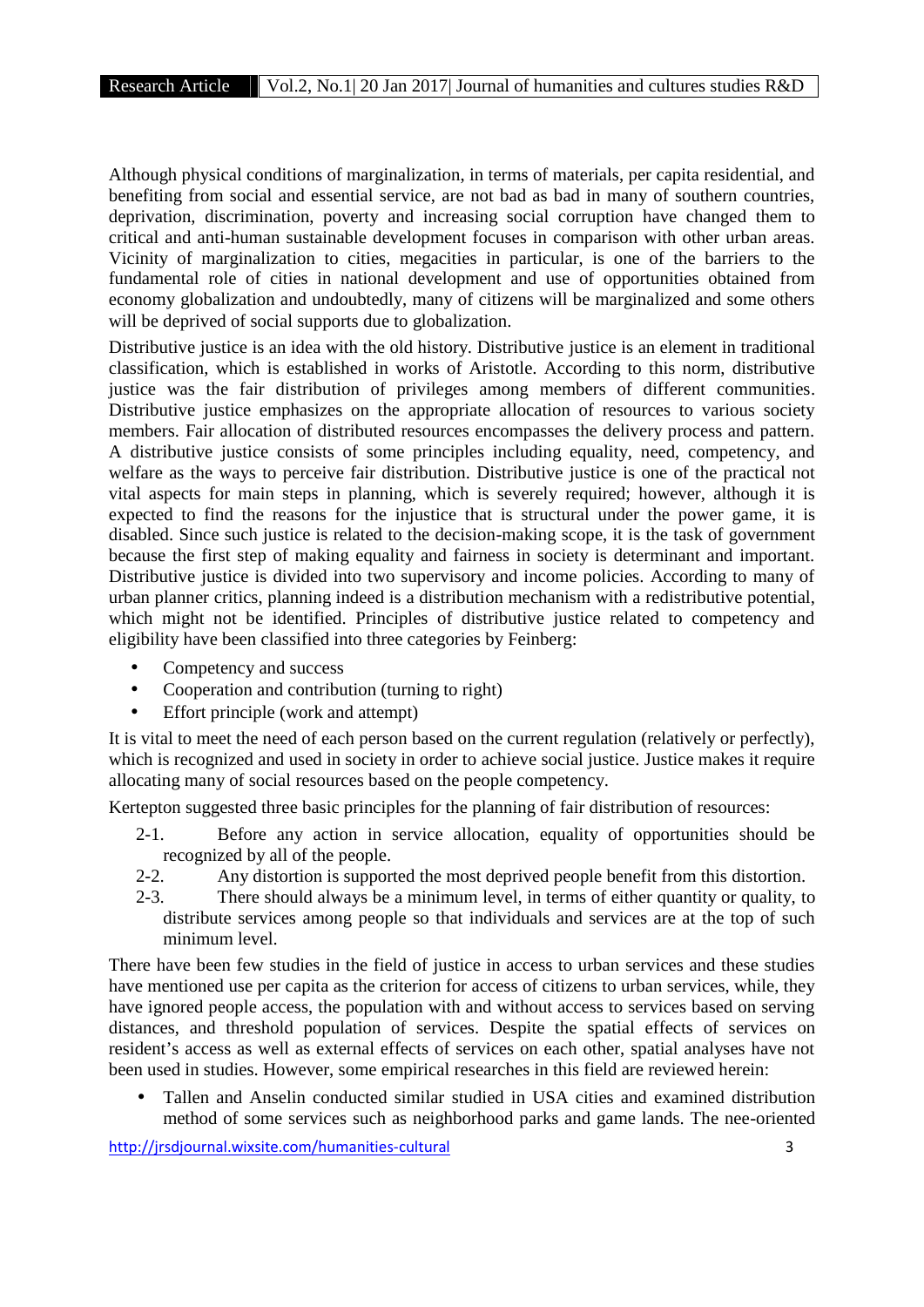approach was the base of these researches in spatial justice and they used accessibility index to analyze distribution method or urban services. Results obtained from these studies show that services and facilities should be located and distributed based on the economic-social properties of people in order to achieve spatial justice.

- Teso et al. (2005) conducted a study entitled "measurement of the integrated access-based index about spatial justice in public urban services" in one of the cities of Taiwan and tried to present an integrated index for spatial justice. They considered three indicators for service distribution including serving distance and negative impact of facilities, the different effect of various services on citizens, and different quality of similar installations. They combined these indexes, presented an integrated index for spatial justice, and used local spatial correlation method to depict the spatial pattern of spatial justice index. Results obtained from their study indicated the unfair distribution of urban public services in considered city.
- Lotfi and Koohsari (2009) conducted a study entitled "measurement of access to local services" I Tehran City considering two approaches "equal opportunities" and "need based justice" in order to examine educational, commercial, and green space services at local scale. First, they evaluated accessibility to urban blocks using minimum distance method and fuzzy method and then compared accessibility of citizens in urban blocks with social-economic deprivation index. The findings obtained from their study showed a minor inequality between city neighborhoods in accessibility to services. Also, deprived people had a suitable access to services.
- Khakpoor (2009) conducted a study entitled "analysis of inequality at the developmental level of Mashhad City, Iran" to compare the spatial distribution of urban services with the access level of regions in Mashhad City using Moris model and software. The obtained results indicated the negative relation between some population in areas and access level to urban services.
- Hamidreza Varesi and Zangi Abadi conducted a study entitled "Effect of urban services distribution in the spatial imbalance of population" to examine urban services distribution method based on social justice and concluded that urban services delivery is one of the factors affecting immigrations and urban displacements. If urban services distribution is not matched with needs of regions, distributed users and urban spaces used by citizens, it will lead to increase in population density in other regions so that this not only is for citizens but also deprives some citizens from suitable urban services distributions.

# **3. Materials and Methods**

The area of Islamshahr is about  $245 \text{ Km}^2$  that is a little different with Tehran Center in terms of geographical coordinates located in 51 degrees and ten north minutes to 51, 22, and 30 and in the latitude of 34, 24, 30 to 35, 27, 30 eastern latitude of Greenwich meridian. This area has two sections, two districts, and 49 villages. This province is located in the alluvial plain area of south of Tehran with 1150 m height from sea level. This province reaches to some parts of Rey province and Great Tehran in the north and to Rey Province in the east area and to some lands of Rey Province and Robat Karim in the south and to Shahryar in the west.

Islamshahr City is a part of the central section and is the center of Islamshahr Province. Islamshahr City is the urban part of Robat Karim. The Urban scope of Islamshahr-Robat Karim is the largest urban range of Tehran after urban scope of Karaj-Shahryar. Population and area are considered in this rank.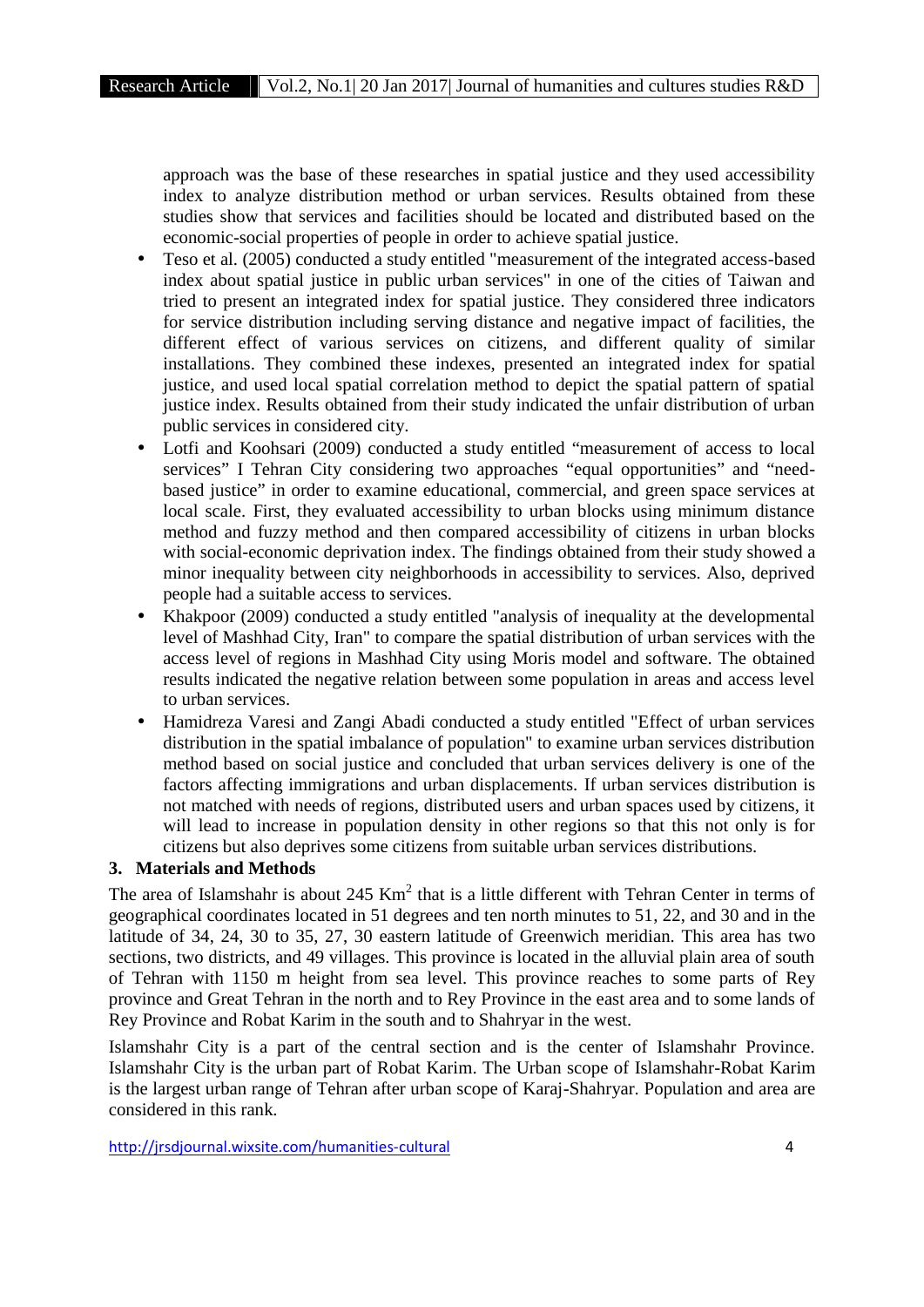This province has two sections, four districts, 45 villages, and one urban part. Central part of this province encompass districts of Deh Abbas with 18 villages and Deh Abbas as the central village, Saleh Abad with three villages and Saleh Abad as the center, Chahardange section with 19 villages and Chahardange as the center, Firooz Bahram with 11 villages and Firroz Bahram as the center (Islamshahr Municipality, 2009).

Some population of Islamshahr during 1966-2006 is indicated in Table 1. However, this city was not an urban part in 1966 and the population of that time belonged to the village that then changed to Iskamshahr City. As can be seen in Table 1, the population of this city has had an upward trend from 1966 until now. Although there have been some fluctuations in this trend, the growth rate share of this city in increased population of Iran has been increased through increasing population growth.

| year | absolute population<br>number |        | the share<br>of total<br>population | the growth<br>rate of<br>Islamshahr | the overall<br>growth rate<br>of the<br>country | immigrated<br>population |           |
|------|-------------------------------|--------|-------------------------------------|-------------------------------------|-------------------------------------------------|--------------------------|-----------|
| 1966 | 2578872<br>2                  | 1006   | 0.0039                              | 7.66                                | 3.1                                             |                          |           |
| 1976 | 3370874<br>4                  | 50292  | 0.14                                | 47.87                               | 2.7                                             | 40233                    | 80        |
| 1986 | 4944501<br>$\theta$           | 215129 | 0.43                                | 15.64                               | 3.9                                             | 120257                   | 55.9      |
| 1996 | 6005548<br>8                  | 265450 | 0.44                                | 2.12                                | 1.96                                            | 56852                    | 21.4<br>1 |
| 2006 | 7004926<br>2                  | 357389 | 0.51                                | 3                                   | 1.5                                             | 133260                   | 37.0<br>3 |

Table 1.The growth rate of Tehran city

Reference: Census Center of Iran 2006

#### *3-1. Distributive Justice Theory*

Like many of research literature in the field of space, spatial justice is rooted in geography scope. The question of justice is not separate from urban conditions not only due to the majority of the world population living in cities but also because of the role of the city in compaction of multilayer tensions and conflicts that destroy modern life.

At the beginning of the 1970s, Haroy was the pioneer in the expansion of the concept of territorial justice and studied social justice, which is evident in space although he ignored this issue then in order to focus on social justice and social processes. Gordon Paieri, who worked on the issue of territorial justice, criticized the existence of numerous definitions for justice and social justice and presented all of definitions and concepts in a unit concept. He noted some authors who had entirely different definitions to access to justice. Some of these authors were Baker, Kamenka and Lucas, while, none of their definitions could remove the ambiguity of the justice concept. Paibari warned about the justice and injustice as well as numerous theories about truth, which might agree with many of authors. Hence, Pairi recommended spatial justice as the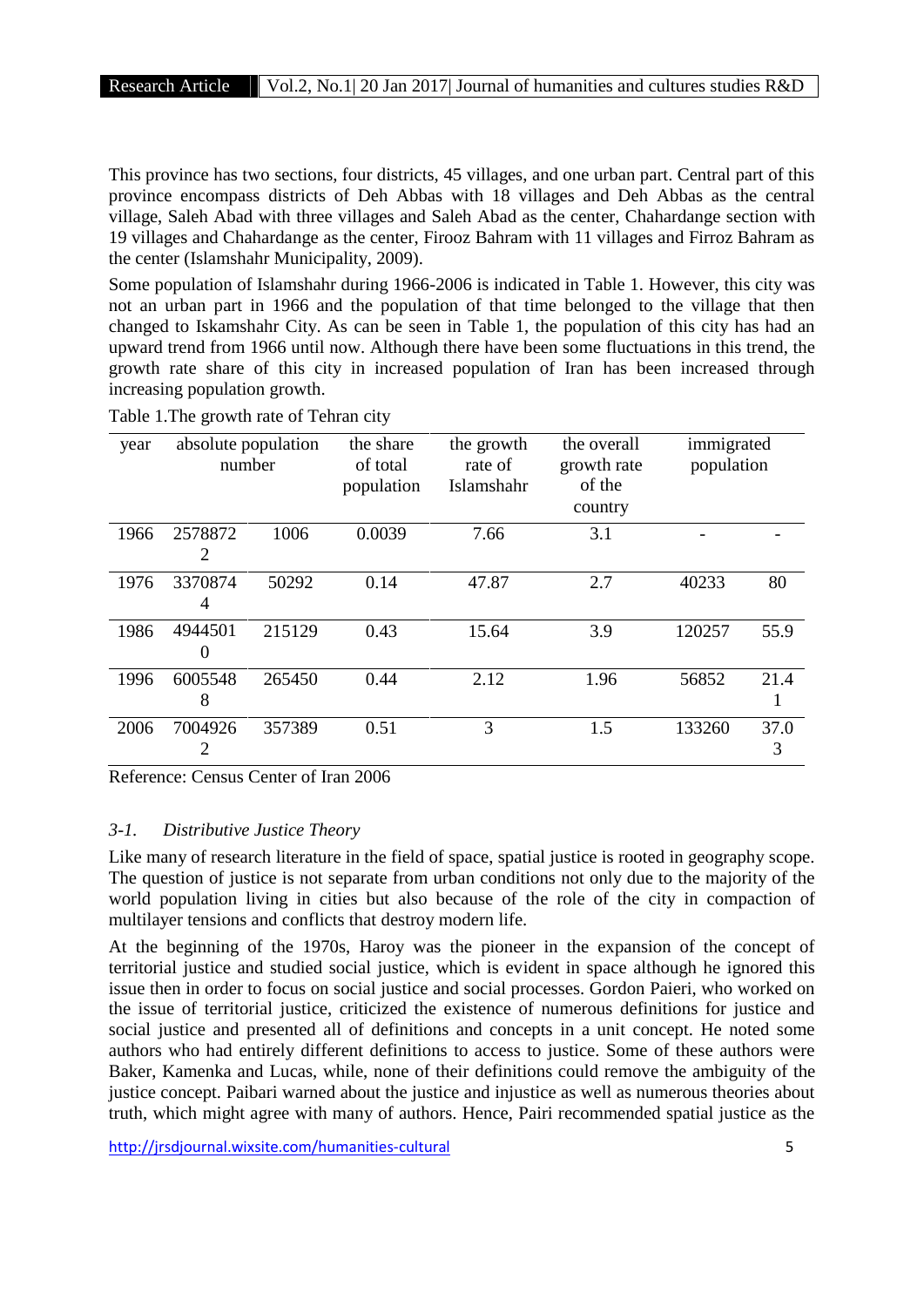solution for independent development thought of justice that is suitable for judgment in spatial issues. Study on spatial justice by Pairi might be the first critical text about the concept of space justice so that the core concepts of this research is still analyzing. This concept is created by combination social justice and territorial justice belief. Pairi was the first person who extracted the idea of space from these beliefs.

Spatial justice is the intersection of space and social justice and in the opinion of Soja; fair distribution encompasses valuable resources and opportunities in society space. The spatiality of justice is either ignored or hidden in other relevant concepts such as territorial justice, environmental justice, urbanization justice, reduced regional inequalities, fair city, and fair society.

Involvement of geography in social justice started with the single issue of distribution in Cartesian space and then it identity changed to local identities and difference emphasizing on fairness and consensus as well as injustice and disagreement. There have been few studies with prominent use of the unique justice concept.

Dixie believes that conceptualization of social justice is considered based on the taking the space into account of a process or radical ideas of justice so that this concept is now considered as a challenge leading to the creation of spatial justice concept. Approaches and principles are related to an apparent time and space; therefore, it is assumed that there is a close relation between social-spatial properties and justice concepts.

According to the interpretation of Dixief, in the dialectical formulation of the spatial state of injustice and injustice of spatial state, the first concept means that justice has a spatial dimension; therefore, it is possible to use a spatial attitude to determine injustice in space. On the other hand, the second concept implies the capacity of structures existing in production and reproduction of injustice through space. Therefore, the emphasis is not by itself in the space, but also the emphasis is on processes, which produce the space; also, the use of these produced spaces in dynamic social, economic processes and political relations is emphasized. Meany of identified justice movements is rooted in spatial considerations.

- Access to (health, educational, transportation, economic) services
- Allocation of resources (food, publics space, parks, communities)
- Mobility (quality of access to transportation, connection to main destinations)
- Distribution of (health and security) opportunities

Scholars express spatial justice as a tool to develop awareness in the field of justice and equality beyond the territory and patterns of distribution regarding a process in which, space is identified as injustice revealer or injustice creator. According to the current negotiations about space, space is not so far a physical state before or out of the community. Many of researchers believe that obeying social power relations is a domination mechanism and it makes people reliant on the place they are living. In this regard, obedience to space and its equality to isotropic level would make its generative forces ambiguous. Perception of space consists of social-physical relations, who are probably unequal; it is an initial point here. This attitude considers space as the unessential way in society; therefore, social-historical relations of production would generate specific spatial organizations.

*Nature of Marginalization*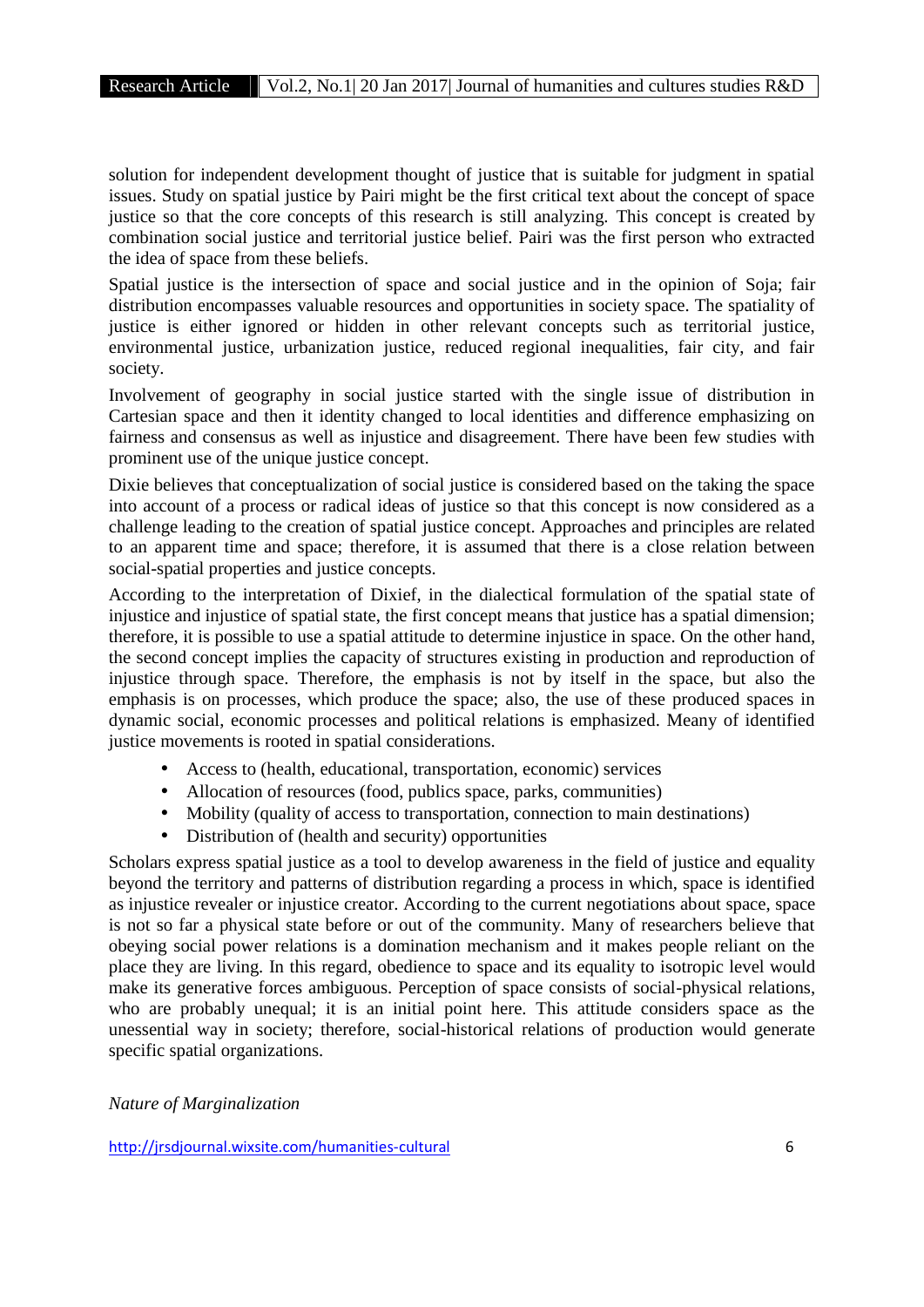- Hasty housing out of the formal urban planning
- Performance continuity with central city and physical gap
- Severe shortage or urban services and high population density
- Accumulation of low-income people (immigrants and economic-social overflows of cities)
- Social, natural, and environmental harms
- Prospect of double marginalization in future decade

Marginalization is a phenomenon that is not temporary and deteriorating but also is expanding.

The informal residence has some unique and distinct properties regarding different aspects such as physical, social, economic, and environmental features but physical, social, and legal issues would contribute to identifying marginalization. These three elements (physical, social, and legal) are correlated due to different reasons.

An informal residential has insufficient urban services and low-level infrastructural services due to its illegal formation (unplanned formation). These services, which are the framework of social and economic activities, are as follows:

- Weak and insufficient watering system
- Inappropriate environmental hygiene
- Construction of houses without considering technical criteria and environmental establishment factors
- Improper coverage and lack of cover for passageways
- Lack of basic required services such educational, healthcare services, etc.

# **4. Theoretical perspectives about informal settlement**

# *4-1. Ecological perspective (Chicago)*

Founders of Chicago school believe that public groups should have high social and economic base, move toward balance and equality like plant species, and pass all ecological stages in their habitats over the time. Human beings are inherently involved in the fight for survival and this endless debate emerges in the frame of competition.

Chicago school considers ecological separation causes by this fact that citizens are divided into different classes in terms of income, race, religion as well as social and economic situation; therefore, in competitions between urban groups to own residential areas, the winner group is the group with high income and power. Competition leads to increase the price of urban lands and spatial segregation. In this regard, people with equal social-economic position, race or religion would gather and choose a region based on their power or force and resist against the attack of other classes. Slum areas also attract disadvantaged and offender groups. Parallel to ecological segregation, each area has its properties and follows a particular physical structure that is different with other neighborhoods.

Population densities, the structure of communities, use of urban areas are implications of competition between population classes or urban employees. Different uses compete to dominate suitable areas. Commercial sector applies its domination on city center like dominant plant species due to profitability. The price of lands in such areas will be increased due to increase in competition to access to the commercial center.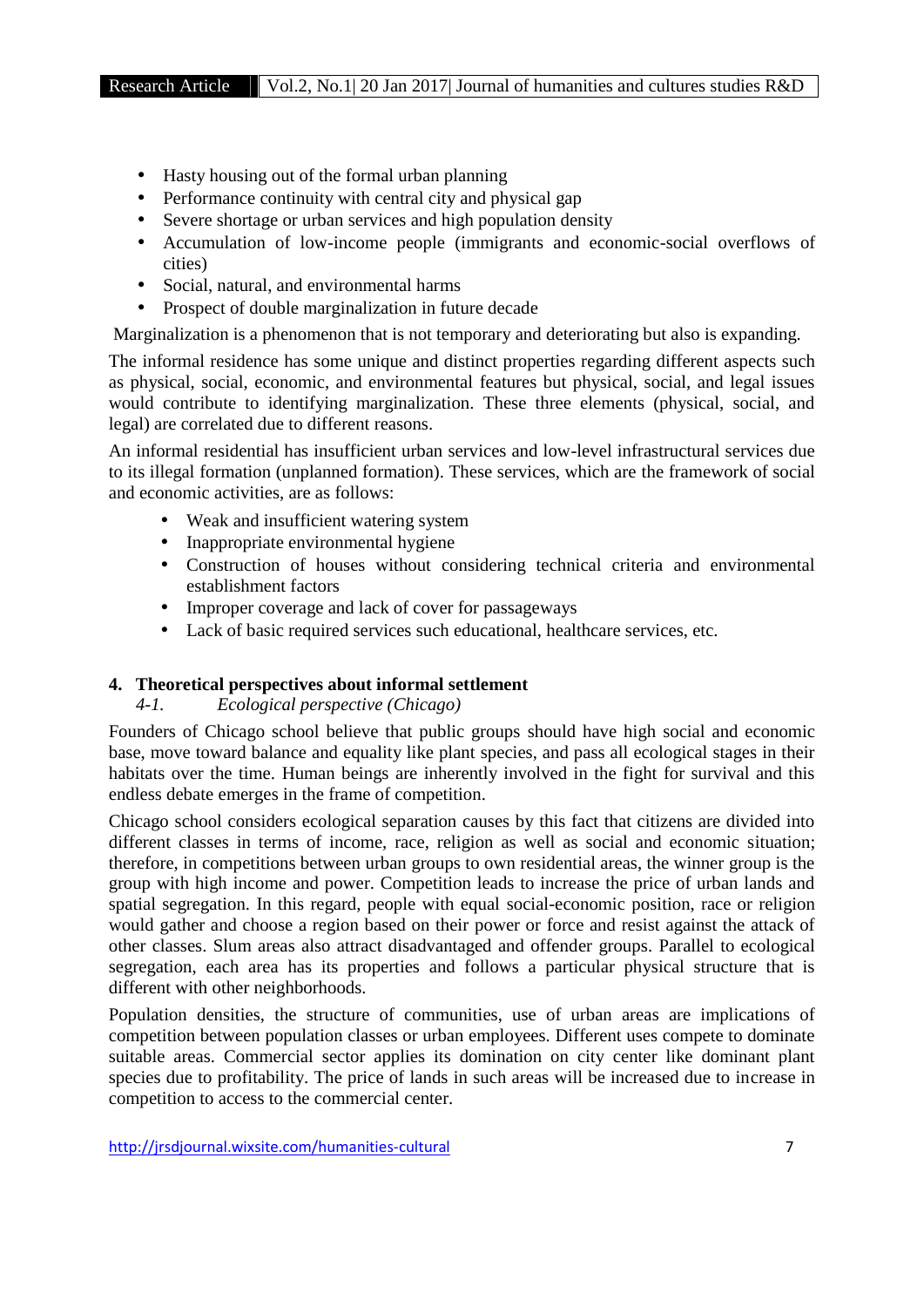Robert Park noted the effect of physical features on human behavior pattern, considers formation of slum areas in transitional area as the reason for crime, corruption and writes the city structure with its complexity and expansion is the first thins affect us, but such structure is based on the nature of human and urban structure is a manifestation of this nature. On the other hand, the vast organization, called the city, is emerged to meet the need of citizen and then is imposed to residents like an external factor forming citizens in the city based on the interest and design.

# *4-2. Liberal Perspective*

Liberal perspective considers urbanization as industrialization, economic growth and social development in the framework of capitalism system. This view finds villagers' rush into megacities as repetition of the historical experience of the West as a fundamental issue regarding the transition from traditional society to industrial society treating marginalization as a necessity in the process of this transformation. Turner was the most prominent liberal figure who claimed that the house cannot be provided by government or municipalities for people because needs of people are various and priorities vary in households; hence, it is not possible to meet the needs of all people optimally. Turner assumes that government should provide the field for housing improvement through preparing construction conditions and required facilities.

Giddens considers informal settlements as threshold cities and believes that these places are transition area for low-income and immigrant groups to match themselves with civil conditions so that these places not only meet the needs of housing but also can be used as a tool to achieve a greater target that is improved life level and prevention from relative poverty. Living in threshold settlements in urban slums is a practical solution for immigrants to match themselves with urban culture.

According to promoted policies of liberalism, many of international organizations and governments approved institutional and managerial reforms. Accordingly, some points were considered including reduced role of government and encouraging privatization, increased purposeful subsidies, economic liberalization of changing rules and regulations, institutional capacity building, paying attention to local communities, increased public involvement and effective groups, as well as administrative and political decentralization. This perspective and its obligations became empowerment origin for housing and informal settlements. Social welfare is directly related to social justice in which, citizens' access to health facilities is considered and distribution of public services is the criterion for evaluation of spatial justice. Spatial justice at urban level depicts security of city and citizens. Different public services of city, facilities, and urban establishments would lead to increase or decrease in urban safety. In general, the method of welfare services distribution at urban space level and sense of security are directly related to space, quality and quantity of urban environment.



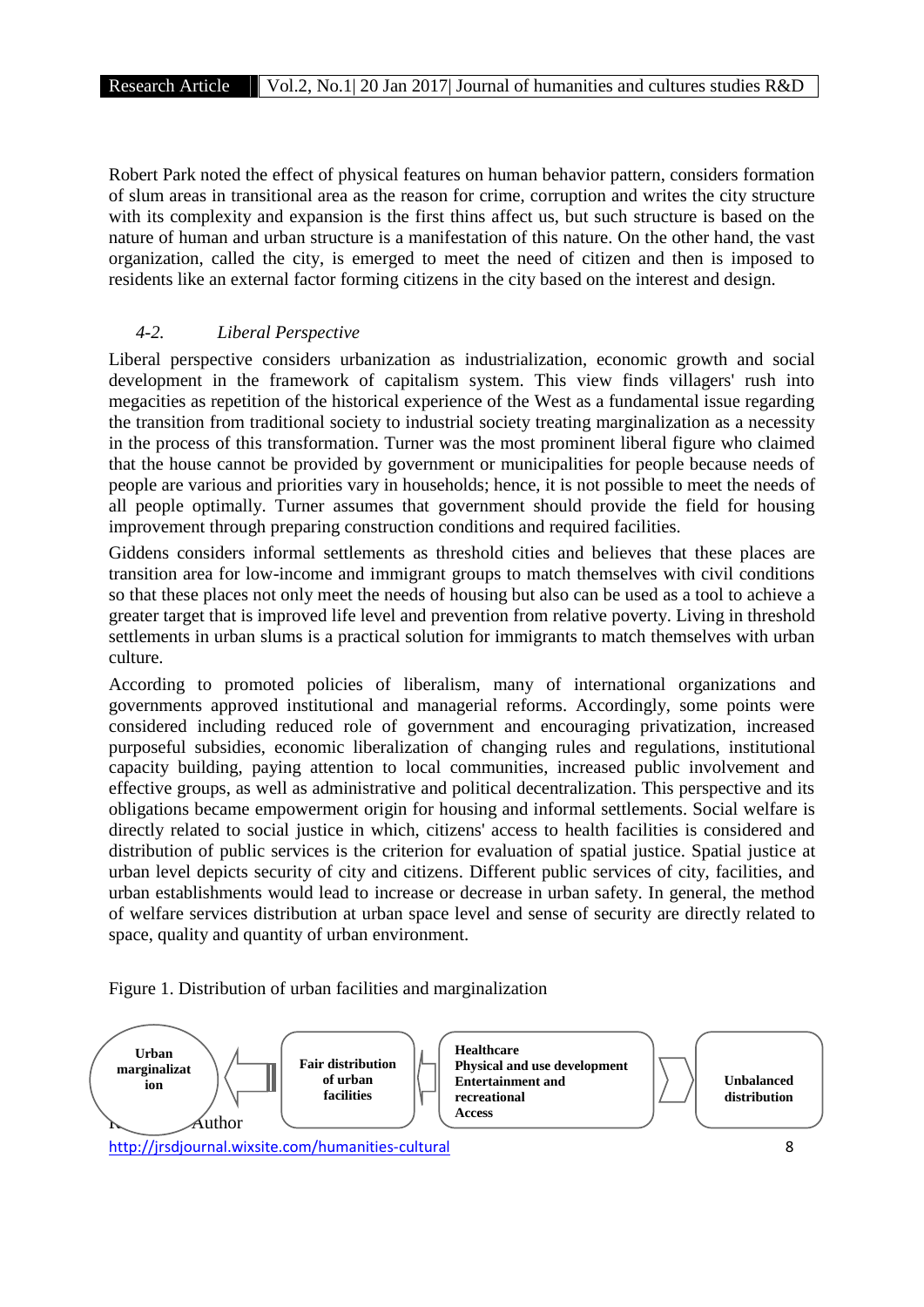| healthcare indicators                           | number of public hospitals, the number of drugstores, the number of<br>practitioners, the number of clinics, the number of medical complexes,<br>the number of medical facilities |
|-------------------------------------------------|-----------------------------------------------------------------------------------------------------------------------------------------------------------------------------------|
| physical and use<br>indicators                  | per capita of commercial services, per capita of administrative spaces,<br>per capita of workshop industries, military-disciplinary per capita, per<br>capita of pavements        |
| entertainment and<br>recreational<br>indicators | number of green spaces and parks, the number of cinemas, playground                                                                                                               |
| access indicator                                | per capita and share of pavement, access to elementary schools, high<br>schools, local parks, work centers, shopping centers, bus stations                                        |

Table 2.Healthcare, physical and use, entertainment and recreational, and access indicators

Reference: Zabihi et al., 2013; Samimi & Jafari, 2011

# *4-3. Hypotheses*

- Distribution of healthcare indicators in the city has the effect on the increase in marginalization.
- Distribution of physical and use indicators in the city has the effect on the increase in marginalization.
- Distribution of welfare and recreational indicators in the city has the effect on the increase in marginalization.
- Distribution of access indicators in the city has the effect on the increase in marginalization.

Research method of this study is descriptive-inferential method with survey type and applied in terms of objective. Scientific research is done to recognize a phenomenon in a statistical population. Accordingly, the research subject might be associated with properties, functions and variables or such study might consider the relations between variables, properties, action and reaction, and factors affecting the population. Accordingly, the statistical population consists of all elements and individuals with one or more common properties at a determined geographical scale (global or regional). Since the objective of this research is to find the effect of geographical justice in the distribution of public services on the security of informal settlements, we face two statistical populations (N) in this study. Statistical population related to marginalized persons in Tehran City that the questionnaire related to this population would be filled out with residents of these areas. By large volume of the statistical population, the sample size was obtained to 401 members based on Cochrane formula and questionnaires were distributed in four north, south, east and west directions of Tehran and then data was collected. The sample size is divided into areas based on Morgan table and population of the district. Data analysis was done through SPSS software.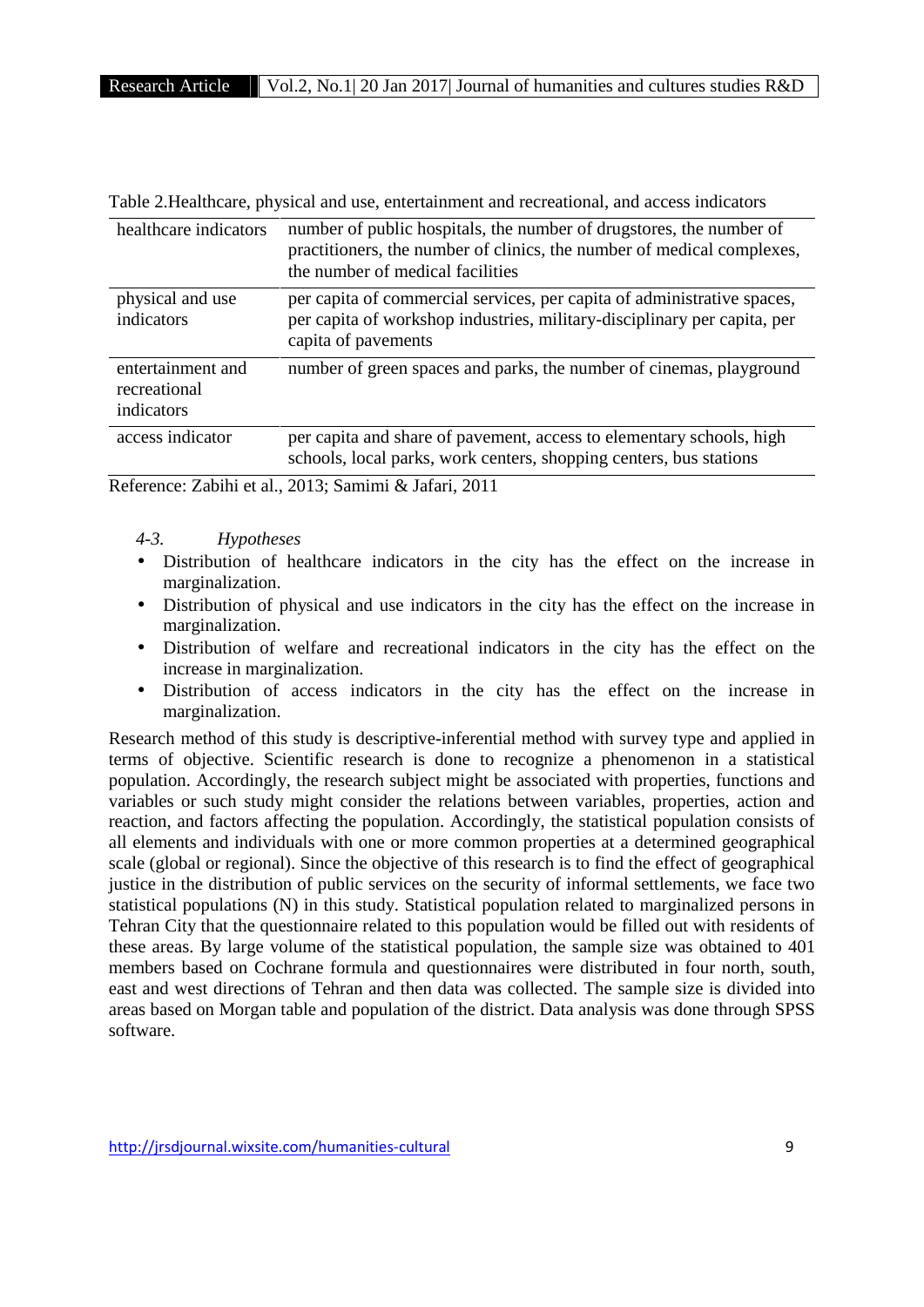| Table 3. Hypothesis 1: Distribution of healthcare indicators in city has effect on increase in |  |
|------------------------------------------------------------------------------------------------|--|
| marginalization                                                                                |  |

| variable   | value     | the advent of marginalization | number $(n)$ |
|------------|-----------|-------------------------------|--------------|
| healthcare | Pearson R | 0.081                         | 201          |
|            | S1g       | 0.061                         |              |

The relation between these two variables is significant at  $\langle 0.05 \rangle$  level. It means that the significant relation between these two variables in the statistical sample can be generalized to the statistical population at the confidence level of 75%. Accordingly, there is a direct relation between these two variables and an increase in one of them leads to increase to another one. Since correlation coefficient of Pearson R is between -1 and 1, intensity of relation between these two variables is positive and strong.

Table 4. Hypothesis 2: Distribution of physical and use indicators in city has effect on increase in marginalization

| variable            | value     | the advent of marginalization | number (n) |
|---------------------|-----------|-------------------------------|------------|
| healthcare physical | Pearson R | $0.034**$                     | 401        |
| and use             | S1g       | 0.001                         |            |

\*\*. Correlation is significant at the 0.01 level (2-tailed).

The relation between these two variables is significant at <0.001 level. It means that the significant relation between these two variables in the statistical sample can be generalized to the statistical population at the confidence level of 99%. Accordingly, there is a direct relation between these two variables and an increase in one of them leads to increase to another one. Since correlation coefficient of Pearson R is between -1 and 1, intensity of relation between these two variables is positive and strong.

Table 5.Hypothesis 3: Distribution of welfare and recreational indicators in city has effect on increase in marginalization

| variable            | value     | the advent of marginalization | number $(n)$ |
|---------------------|-----------|-------------------------------|--------------|
| healthcare physical | Pearson R | 0.061                         | 401          |
| and use             | S1g       | 0.001                         |              |

The relation between these two variables is significant at  $< 0.05$  level. It means that the significant relation between these two variables in the statistical sample can be generalized to the statistical population at the confidence level of 95%. Accordingly, there is a direct relation between these two variables and an increase in one of them leads to increase to another one. Since correlation coefficient of Pearson R is between -1 and 1, the intensity of relation between these two variables is positive and more than average level.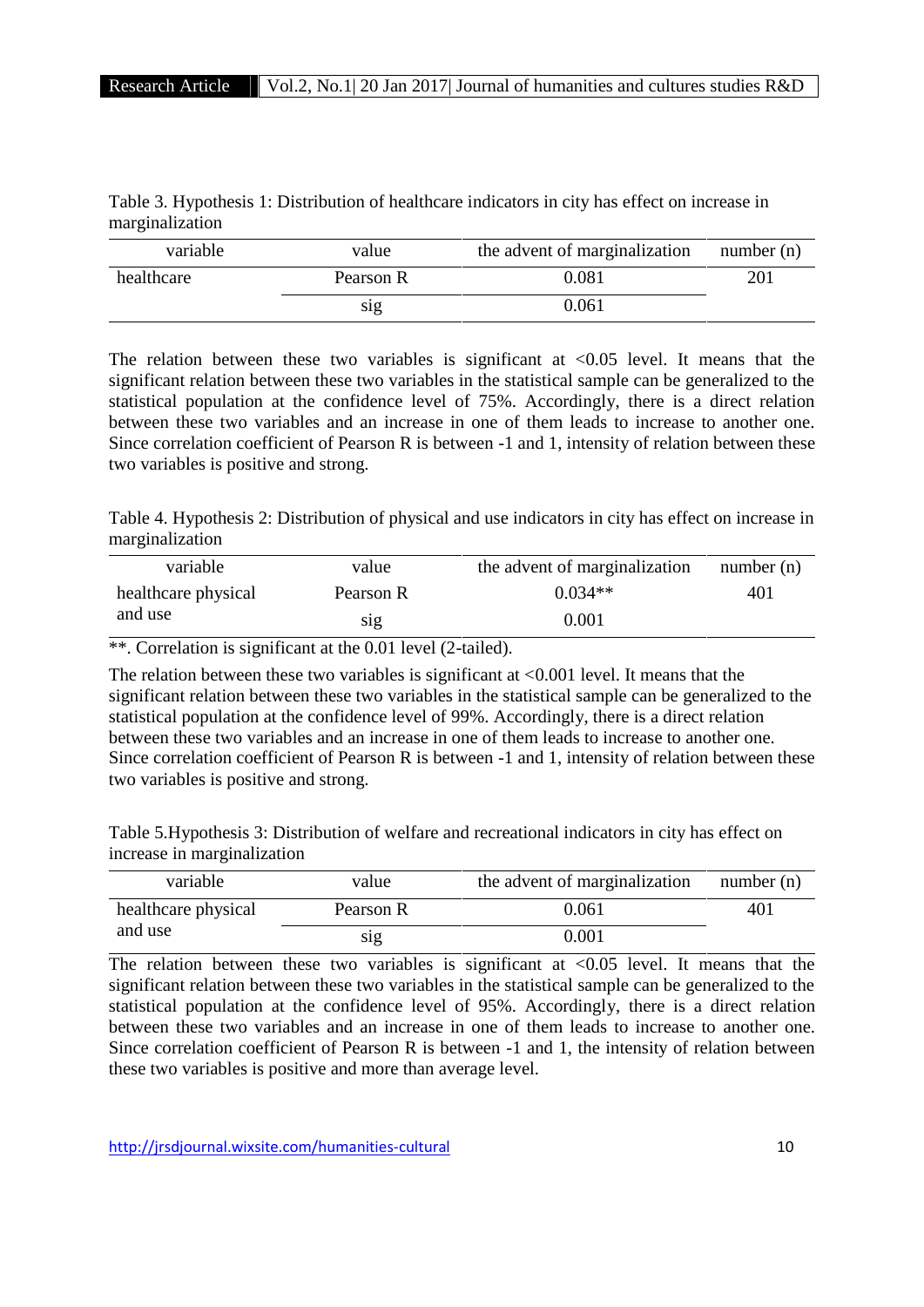| Table 6. Hypothesis 4: Distribution of access indicators in city has effect on increase in |  |
|--------------------------------------------------------------------------------------------|--|

marginalization

| variable            | value            | the advent of marginalization | number $(n)$ |
|---------------------|------------------|-------------------------------|--------------|
| healthcare physical | Pearson R        | $0.091**$                     | 401          |
| and use             | S <sub>1</sub> g | 0.061                         |              |

\*\*. Correlation is significant at the 0.01 level (2-tailed).

The relation between these two variables is significant at  $\langle 0.01 \rangle$  level. It means that the significant relation between these two variables in the statistical sample can be generalized to the statistical population at the confidence level of 99%. Accordingly, there is a direct relation between these two variables and an increase in one of them leads to increase to another one. Since correlation coefficient of Pearson R is between -1 and 1, intensity of relation between these two variables is positive and very strong.

This part of research findings includes multivariable linear regression analysis of data. The purpose of this analysis is to determine the explanatory share and effect of research variables. Hence, if the major goal of science is explaining natural phenomena through discovering and studying relations between variables, a multivariable regression will be effective if contribute to achieve this goal.

| variables        | Beta  |        | Sig   |               |
|------------------|-------|--------|-------|---------------|
| constant         |       | 7.000  | 0.001 | $R = 0.663$   |
| healthcare       | 0.059 | 2.000  | 0.025 | $R^2 = 0.466$ |
| physical and use | 0.071 | 12.000 | 0.000 | Radj=0.464    |
| welfare and      | 0.062 | 15.000 | 0.003 | $F = 227.432$ |
| recreational     |       |        |       | $Sig=0.000$   |
| access           | 0.098 | 10.051 | 0.001 |               |

Table 7.multivariable linear regression analysis of data

Regression model indicates the effect of independent variable on the dependent variable. As the multivariable regression equation shows, among indicators entered into equations, all indicators have been significant in regression model, but the effectiveness of access indicators (Beta=0.098) has been more than other variables from the perspective of respondents and physical-use indicator had the second rank (Beta=0.071), welfare and recreational indicator (Beta=0.062) had the third rand, and healthcare indicator (Beta=0.059) had the last rank in explaining dependent variable. Multiple correlation coefficients equal to 0.683 shows the strong correlation between independent variables and dependent variable. The final coefficient of multivariable regression (coefficient of determination) obtained to 0.466 that its square is equal to 0.464 indicating percentage of changes explained by entered variables into the equation. It is concluded that the real corrected percent and amount of changes in the dependent variable explained by independent variables is equal to 0.464. In fact, we could explain 98% of the variance in quality of environment though implementation method and introduction of research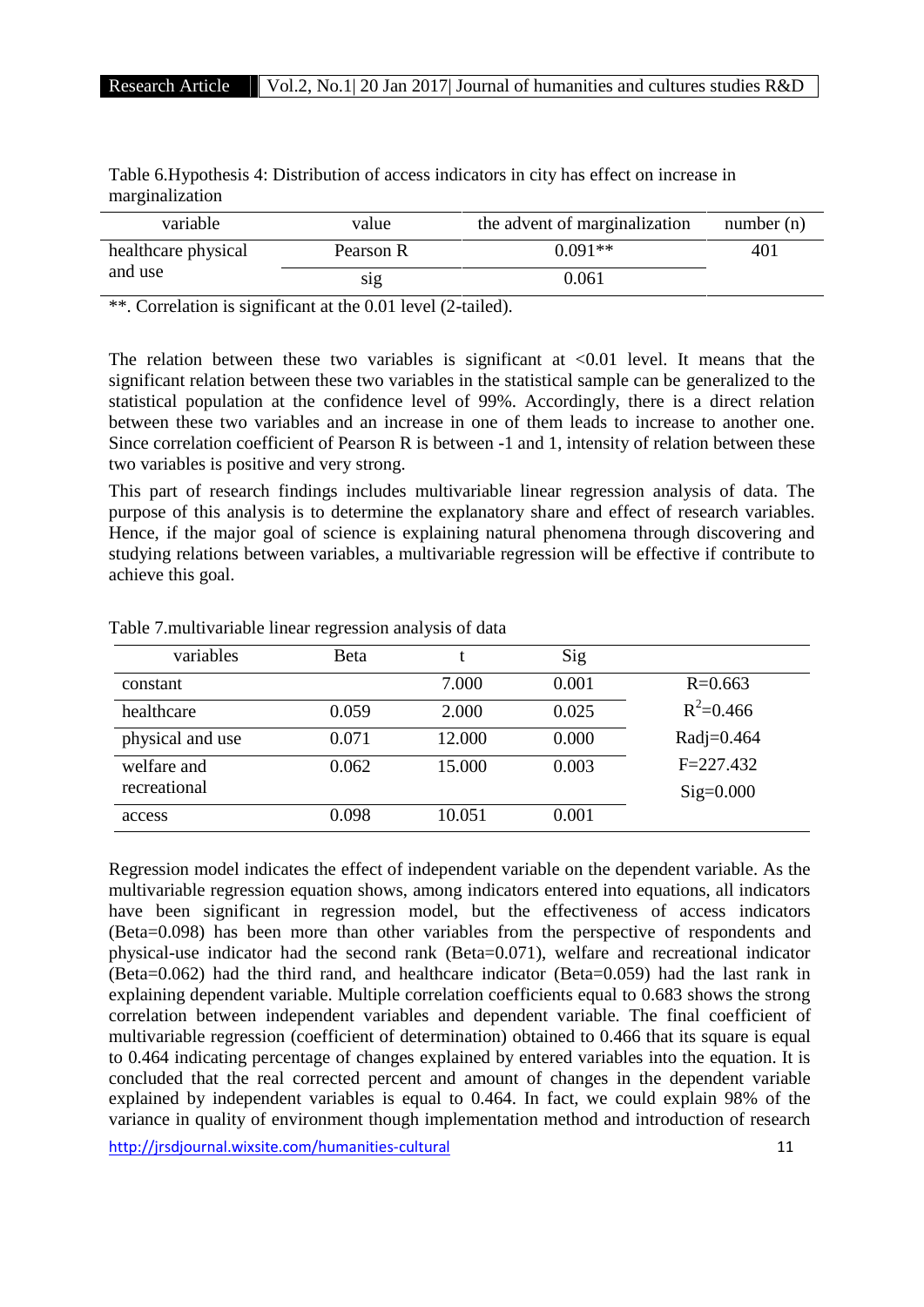variables and just 2% of factors were out of the territory of this research, which should be revealed in further studies.

#### **5. Discussion and Conclusion**

Accelerated urban development, which occurs in the scope of megacity areas, has led to various urban implications over the three past decades. Of that, the phenomenon of marginal and informal settlements is more important due to their direct relation with one of basic human needs (housing). An informal settlement is one of the prominent figures of urban poverty that can be seen in many of host cities. Expansion of marginalization leads to serious problems in the field of infrastructural services, environmental, social, economic, and cultural issues. Hasty housing out of formal urbanization plan, functional dependence with main city and the physical gap with the city are some of these problems so that most of the habitants of these areas work in cities and commute. These areas are badly formed in terms of geographical location and are isolated socially. A Severe shortage of urban services, large population density, which are more seen in megacities, as well as accumulation of low-income individuals with low quality of life are seen in slum areas and the main performance of residents of these settlements is a type of construction pattern and housing providing matched with financial power of low-income classes. Social, natural, and environmental harms and hazards are general features of these settlements. The present problem of these settlements is the ugly urban facade and residents indeed have uncertain jobs and may cause social abnormalities.

Slum areas are considered as a solution for providing low-income individuals with cheap houses and as long as the disparity between wages in city and rural areas exits and as long as it is possible for cities to employ cheap labor force, the marginalization expansion will remain. Lack of anticipation for sufficient residential space affordable for low-income classes is a factor determining tendency of the poor to informal market; while, the poor can afford cheap houses out of the regulation framework. Low-income classes construct one-story buildings, use simple materials and labor force, and eliminate some operations (façade, coloring, etc.) without any harm to structure so that they can save money (50%) in one-story buildings and 75% in multi story buildings. Therefore, it can be stated that there is a close relation between two issues of marginalization expansion and urban poverty and as long as urban poverty exists, expansion of marginalization is expected.

#### **6. Recommendations**

- Sensitizing urban management
- Selecting an approach to organize and empower informal settlements based on city oriented perspective
- Approval of national document to empower and organize informal settlements
- Establishment of national headquarter and provincial headquarters to empower and organize informal settlements
- Preparing a comprehensive housing plan to meet housing needs of low-income classes
- **7.** Passing and approving common Act Supreme Council of Architecture and Urbanization and National Headquarters of empowerment of informal settlements.